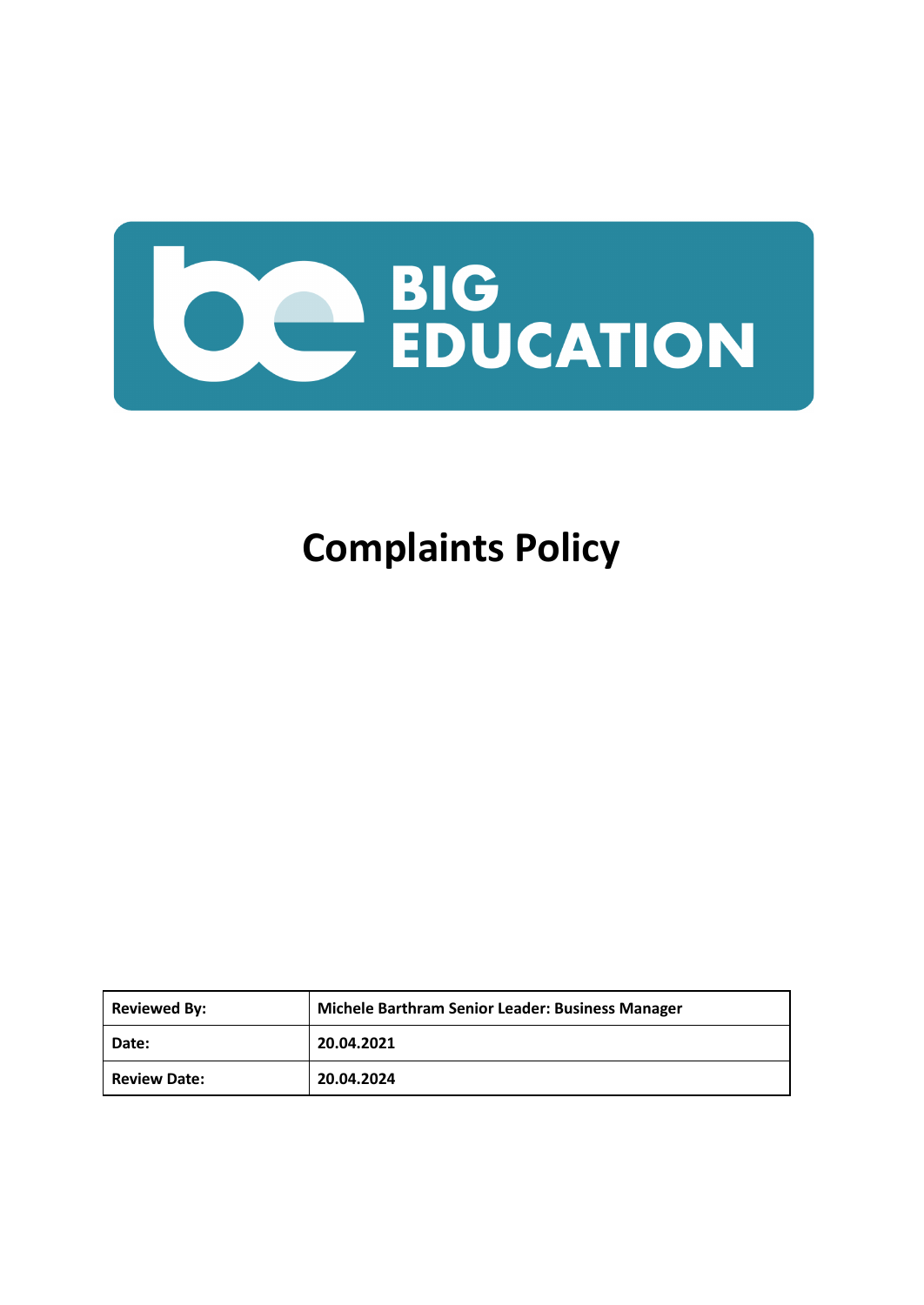## **1. Aims**

Big Education Trust aims to meet its obligations when responding to complaints from parents of pupils at the schools within the trust, and others.

The Big Education trust delegates the complaints process and procedures to each individual school within the trust.

When responding to complaints, the school aims to:

- Be impartial and non-adversarial
- Facilitate a full and fair investigation by an independent person or panel, where necessary
- Address all the points at issue and provide an effective and prompt response
- Respect complainants' desire for confidentiality
- Treat complainants with respect
- Keep complainants informed of the progress of the complaints process
- Consider how the complaint can feed into school improvement evaluation processes
- Ensure that any decisions we make are lawful, rational, reasonable, fair and proportionate,in line with the principles of administrative law

We try to resolve concerns or complaints by informal means wherever possible. Where this is not possible, formal procedures will be followed.

The school will aim to give the complainant the opportunity to complete the complaints procedure in full. To support this, we will ensure we publicise the existence of this policy and make it available on the school website.

Throughout the process, we will be sensitive to the needs of all parties involved, and make any reasonable adjustments needed to accommodate individuals.

## **2. Legislation and guidance**

This document meets the requirements set out in part 7 of the schedule to the Education [\(Independent](http://www.legislation.gov.uk/uksi/2014/3283/schedule/made) School Standards) [Regulations](http://www.legislation.gov.uk/uksi/2014/3283/schedule/made) 2014, which states that we must have and make available a written procedure to deal with complaints from parents of pupils at the school.

It is also based on guidance published by the Education and Skills Funding Agency (ESFA) on [creating](https://www.gov.uk/government/publications/setting-up-an-academies-complaints-procedure) a complaints procedure that complies with the above [regulations,](https://www.gov.uk/government/publications/setting-up-an-academies-complaints-procedure) and refers to good practice [guidance](https://www.gov.uk/government/publications/school-complaints-procedures) on setting up complaints [procedures](https://www.gov.uk/government/publications/school-complaints-procedures) from the Department for Education (DfE).

In addition, it addresses duties set out in the Early Years [Foundation](https://www.gov.uk/government/uploads/system/uploads/attachment_data/file/596629/EYFS_STATUTORY_FRAMEWORK_2017.pdf) Stage statutory framework with regards to dealing with complaints about the school's fulfilment of Early Years Foundation Stage requirements.

## **3. Definitions and scope**

The DfE guidance explains the difference between a concern and a complaint.

A **concern** is defined as "an expression of worry or doubt over an issue considered to be important for which reassurances are sought".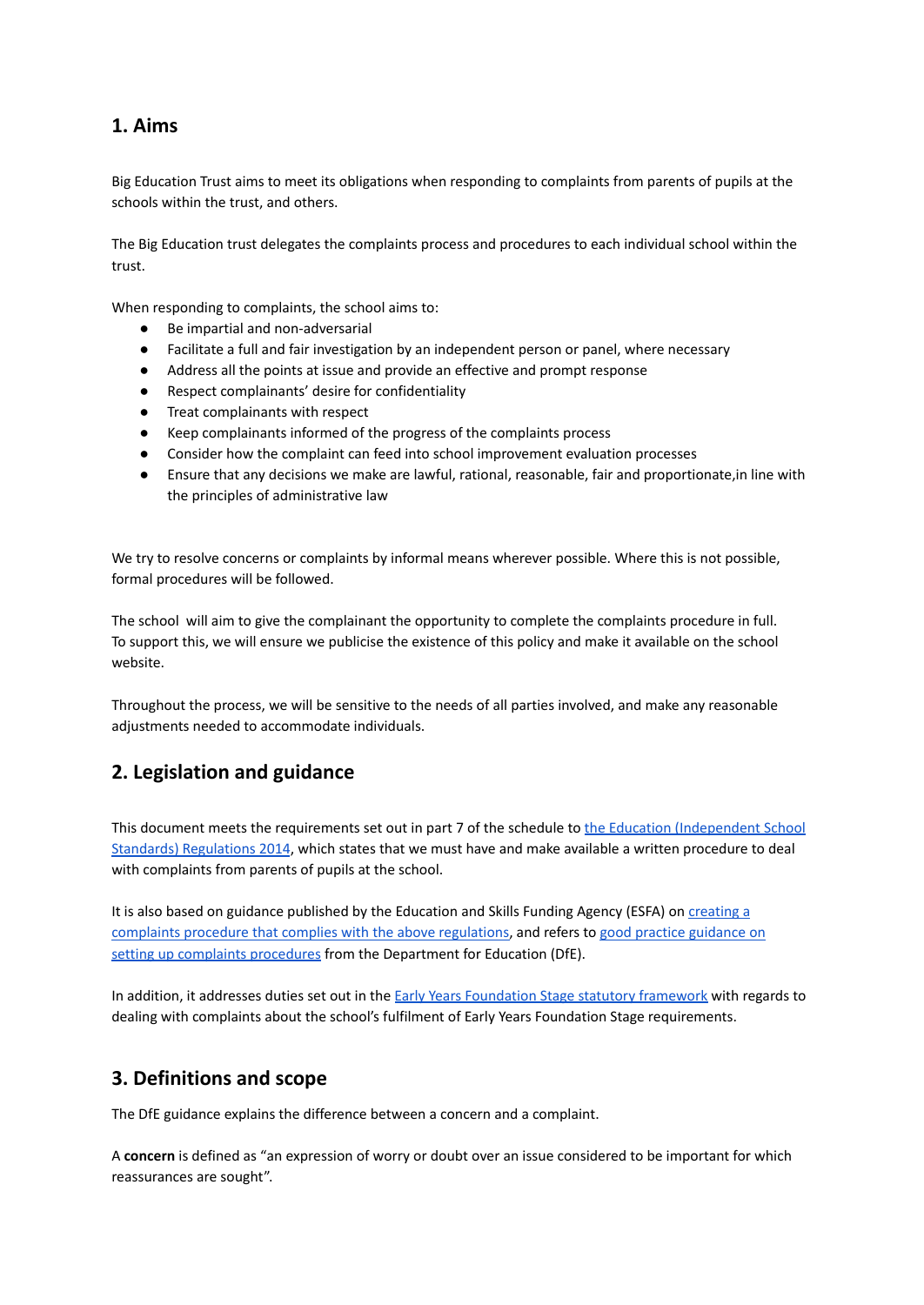The school will resolve concerns through day-to-day communication as far as possible.

A **complaint** is defined as "an expression of dissatisfaction however made, about actions taken or a lack of action".

The school intends to resolve complaints informally where possible, at the earliest possible stage.

There may be occasions when complainants would like to raise their concerns formally. This policy outlines the procedure relating to handling such complaints.

This policy does not cover complaints procedures relating to:

- Admissions
- Statutory assessments of special educational needs (SEN)
- Safeguarding matters
- Exclusion
- Whistle-blowing
- Staff grievances
- Staff discipline

Please see our separate policies for procedures relating to these types of complaints.

Arrangements for handling complaints from parents of children with SEN about the school's support are within the scope of this policy. Such complaints should first be made to the special educational needs co-ordinator (SENCO); they will then be referred to this complaints policy. Our SEN policy and information report includes information about the rights of parents of pupils with disabilities who believe that our school has discriminated against their child.

Complaints about services provided by other providers who use school premises or facilities should be directed to the provider concerned.

## **4. Roles and Responsibilities**

#### 4.1 The complainant

The complainant will get a more effective and timely response to their complaint if they:

- Follow these procedures
- Cooperate with the school throughout the process, and respond to deadlines and communication promptly
- Ask for assistance as needed
- Treat all those involved with respect
- Not publish details about the complaint on social media

#### 4.2 The investigator

An individual will be appointed to look into the complaint, and establish the facts. They will:

- Interview all relevant parties, keeping notes
- Consider records and any written evidence and keep these securely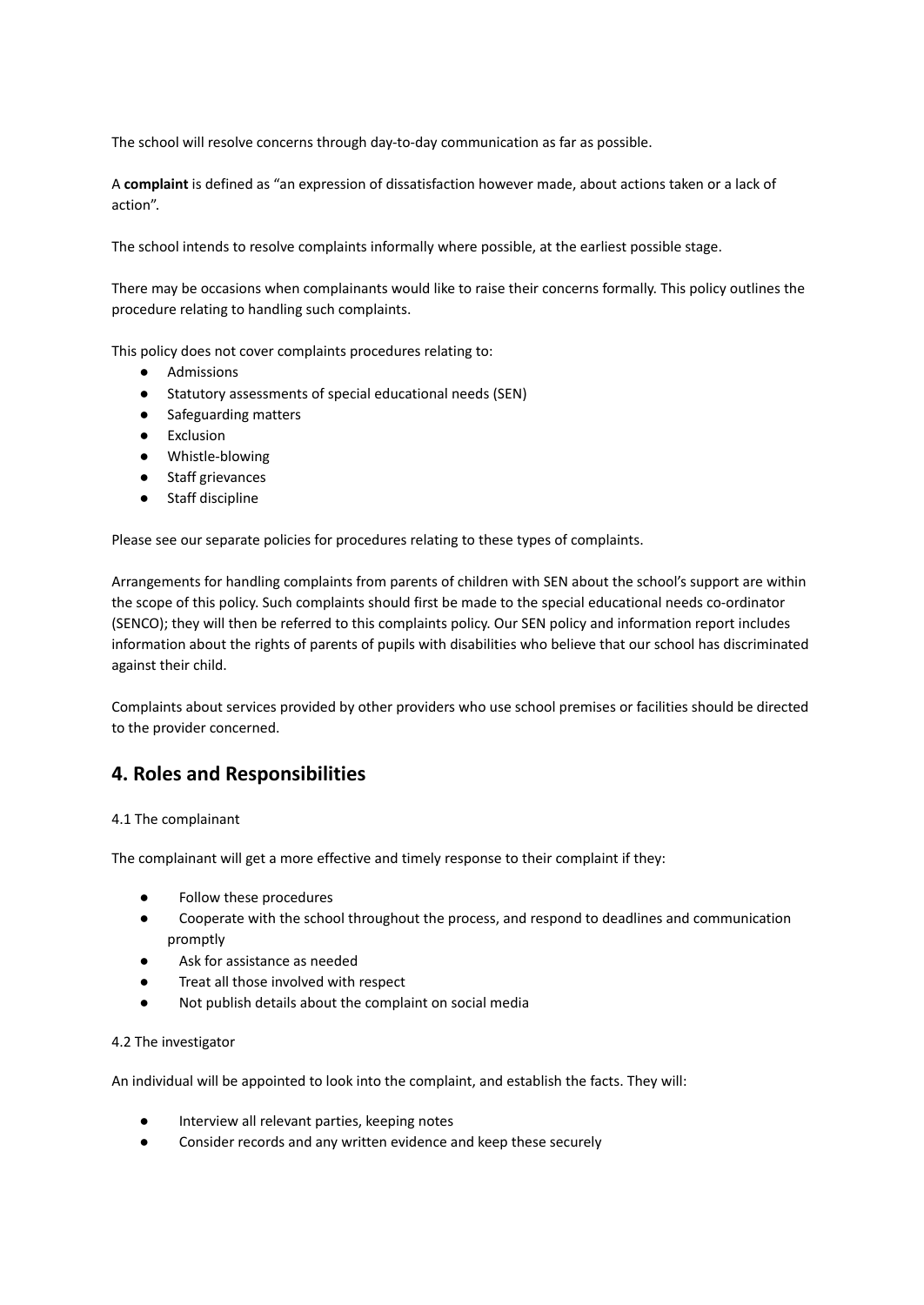● Prepare a comprehensive report to the headteacher or complaints committee which includes the facts and potential solutions

4.3 Clerk to the governing board

The clerk will:

- Be the contact point for the complainant and the complaints committee, including circulating the relevant papers and evidence before complaints committee meetings
- Arrange the complaints hearing
- Record and circulate the minutes and outcome of the hearing

4.4 Chair of Governors

The Chair of Governors will:

- Chair the meeting, ensuring that everyone is treated with respect throughout
- Make sure all parties see the relevant information, understand the purpose of the committee, and are allowed to present their case

## **5. Principles for investigation**

When investigating a complaint, we will try to clarify:

- What has happened
- Who was involved
- What the complainant feels would put things right

The complainant must raise the complaint within 3 months of the incident. If the complaint is about a series of related incidents , they must raise the complaint within 3 months of the last incident.

. We will consider exceptions to this time frame in circumstances where there were valid reasons for not making a complaint at that time and the complaint can still be investigated in a fair manner for all involved.

When complaints are made out of term time, we will consider them to have been received on the first school day after the holiday period.

If at any point we cannot meet the time scales we have set out in this policy, we will:

- Set new time limits with the complainant
- Send the complainant details of the new deadline and explain the delay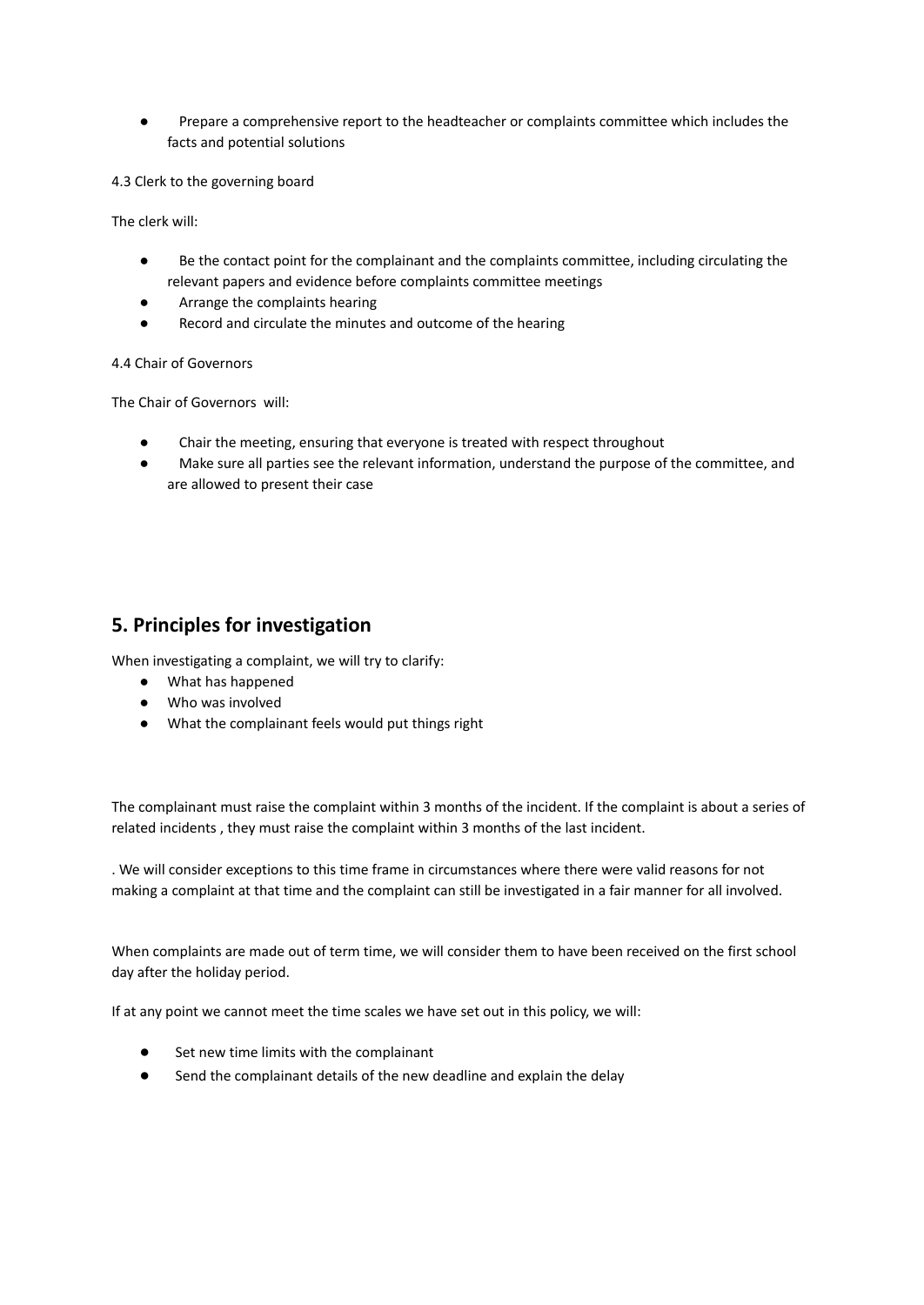### **5.2 Complaints about our fulfilment of early years requirements**

We will investigate all written complaints relating to the school's fulfilment of the Early Years Foundation Stage requirements, and notify the complainant of the outcome within 28 days of receiving the complaint. The school will keep a record of the complaint (see section 9) and make this available to Ofsted on request.

We will notify parents and carers if we become aware that the school is to be inspected by Ofsted. We will also supply a copy of the inspection report to parents and carers of children attending the setting on a regular basis.

## **6. Stages of complaint (not complaints against the headteacher or a governor)**

### **Stage 1: informal**

The school will take informal concerns seriously and make every effort to resolve the matter quickly. It may be the case that the provision or clarification of information will resolve the issue.

The complainant should raise the complaint as soon as possible with the relevant member of staff or the head of school, either in person or by letter, telephone or email. If the complainant is unclear who to contact or how to contact them, they should contact the school office.

The school will acknowledge informal complaints within 3 days, and investigate and provide a response within 15 days.

The informal stage will involve a meeting between the complainant and an appropriate member of staff, usually a head of department, phase leader or head of year.

If the complaint is not resolved informally, it will be escalated to a formal complaint.

### **Stage 2: formal**

The formal stage involves the complainant putting the complaint into writing, usually to the headteacher and/or the subject of the complaint. This letter should provide details such as relevant dates, times and the names of witnesses of events, alongside copies of any relevant documents. The complainant should also state what they feel would resolve the complaint.

The headteacher (or other person appointed by the headteacher for this purpose) will then conduct their own investigation. The written conclusion of this investigation will be sent to the complainant within 15 days.

The headteacher (or designated member of the senior leadership team) will call a meeting to clarify concerns, and seek a resolution. The complainant may be accompanied to this meeting, and should inform the school of the identity of their companion in advance.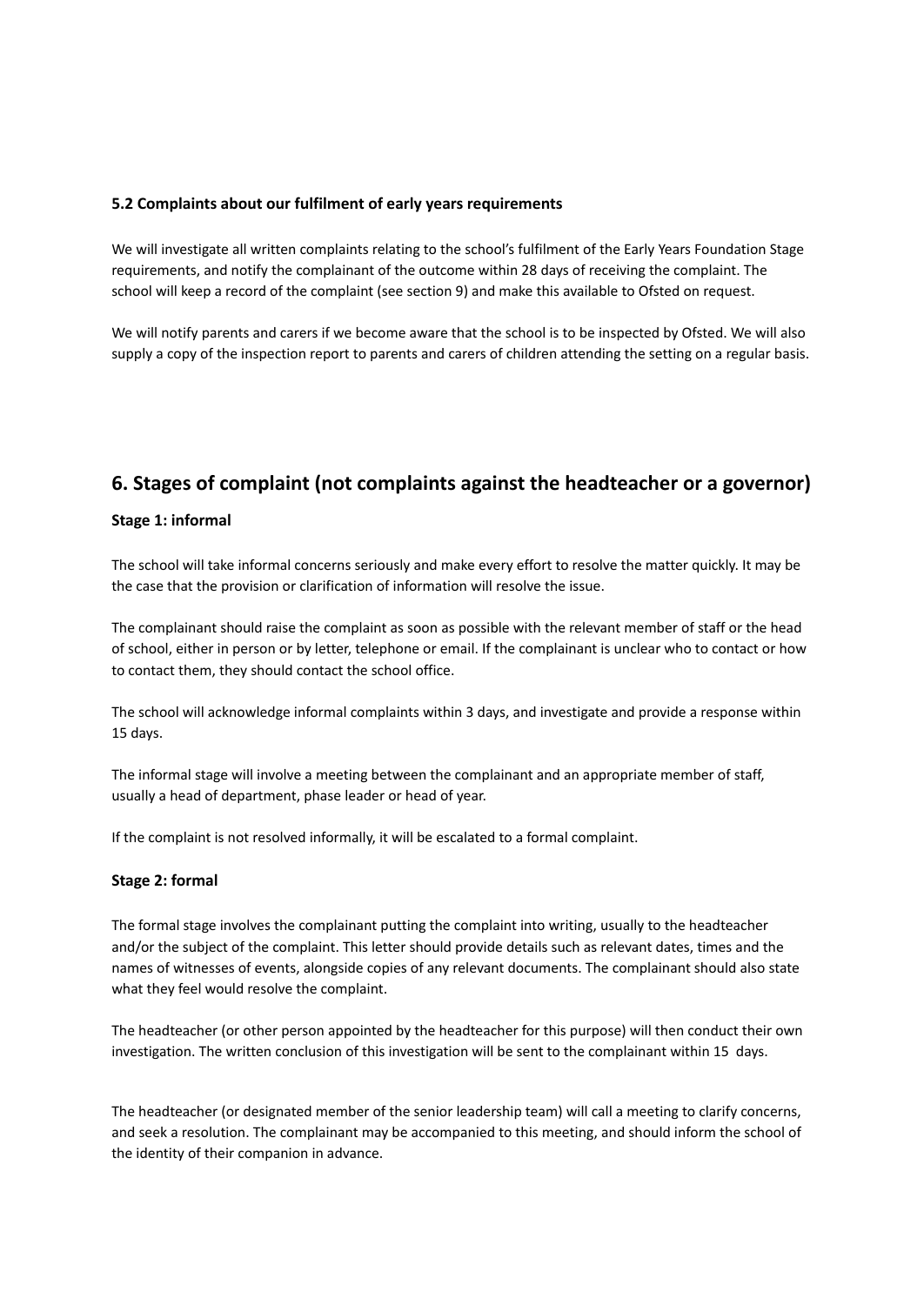In certain circumstances, the school may need to refuse a request for a particular individual to attend any such meeting – for example, if there is a conflict of interest. If this is the case, the school will notify the complainant as soon as they are aware, so that the complainant has the opportunity to arrange alternative accompaniment.

The headteacher (or other person appointed by the headteacher for this purpose) will then conduct their own investigation. The written conclusion of this investigation will be sent to the complainant within 5 school days.If the complainant is not satisfied with the response and wishes to proceed to the next stage of this procedure, they should inform the chair of governors in writing within 5 days.

#### **How to escalate a complaint**

Complaints can be escalated by contacting the clerk to the governing board in writing.

The clerk will need the details of the complaint as set out above, as well as details from the complainant on how they feel the previous stage of the procedure has not addressed their complaint sufficiently, and what they feel would resolve the complaint.

The written conclusion of this investigation will be sent to the complainant within 15 school days.

If the complainant wishes to proceed to the next stage of the procedure, they should inform the clerk to the governing board in writing within 5 school days. Requests received outside of this time frame will be considered in exceptional circumstances.

The clerk will acknowledge receipt of the request within 5 school days.

#### **Stage 3: review panel**

Complaints will be escalated to the panel hearing stage if the complainant is not satisfied with the response to the complaint at the second, formal, stage.

The panel will be appointed by or on behalf of the proprietor and must consist of at least 3 people who were not directly involved in the matters detailed in the complaint. At least 1 panel member must be independent of the management and running of the school. The panel cannot be made up solely of governing board members, as they are not independent of the management and running of the school.

The panel will have access to the existing record of the complaint's progress (see section 9).

The complainant must have reasonable notice of the date of the review panel; however, the review panel reserves the right to convene at their convenience rather than that of the complainant. At the review panel meeting, the complainant and representatives from the school, as appropriate, will be present. Each will have an opportunity to set out written or oral submissions prior to the meeting.

The complainant must be allowed to attend the panel hearing and be accompanied if they wish.

If the complainant rejects the offer of 3 proposed dates without good reason, the clerk will set a date. The hearing will go ahead using written submissions from both parties.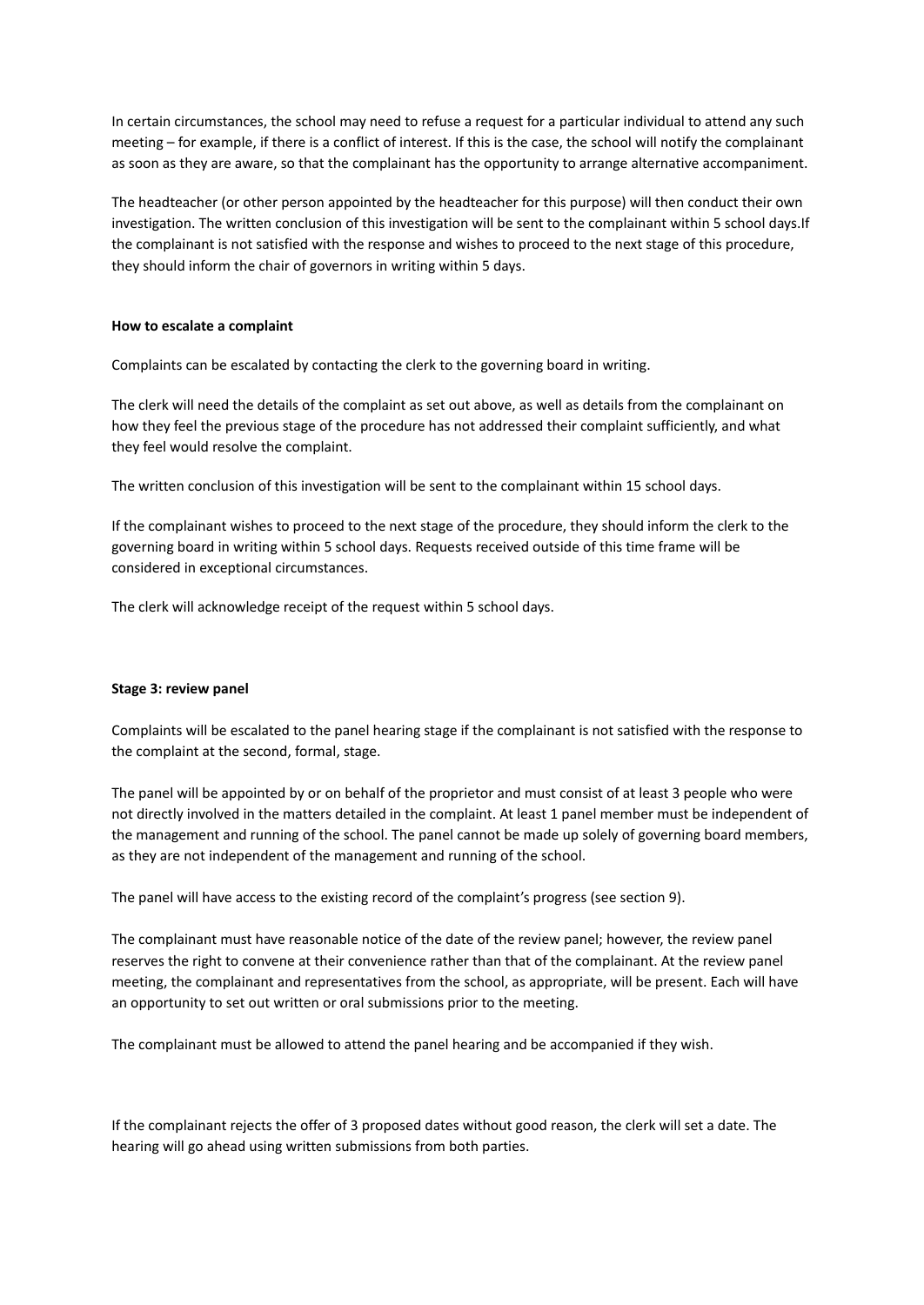Any written material will be circulated to all parties at least 3 school days before the date of the meeting.

At the meeting, each individual will have the opportunity to give statements and present their evidence, and witnesses will be called, as appropriate, to present their evidence.

The complainant must be allowed to attend the panel hearing and be accompanied by a suitable companion if they wish. We don't encourage either party to bring legal representation, but will consider it on a case-by-case basis. For instance, if a school employee is called as a witness in a complaint meeting, they may wish to be supported by their union.

The panel, the complainant and the school representative(s) will be given the chance to ask and reply to questions. Once the complainant and school representative(s) have presented their cases, they will be asked to leave and evidence will then be considered.

The panel must then put together its findings and recommendations from the case. The panel will also provide a copy of the findings and recommendations to the complainant and, where relevant, the individual who is the subject of the complaint, and make a copy available for inspection by the proprietor and headteacher.

The panel can:

- Uphold the complaint, in whole or in part
- Dismiss the complaint, in whole or in part

If the complaint is upheld, the committee will:

● Decide the appropriate action to resolve the complaint

Where appropriate, recommend changes to the school's systems or procedures to prevent similar issues in the future. The school will inform those involved of the decision in writing within 5 days.

## **7. Complaints against the headteacher or a governor**

Complaints made against the headteacher should be directed to the chair of governors in writing. The school will provide you with the Chair of Governors name and you should write to him or her at the school address, marking the correspondence 'urgent, private and confidential'.

The Chair of Governor's should acknowledge receipt of the letter within 5 school days.

Where a complaint is against the chair of governors or any member of the governing board, it should be made in writing to the clerk to the governing board in the first instance. The school will provide you with their details.

## **8. Referring complaints on completion of the school's procedure**

If the complainant is unsatisfied with the outcome of the school's complaints procedure, they can refer their complaint to the ESFA. The ESFA will check whether the complaint has been dealt with properly by the school.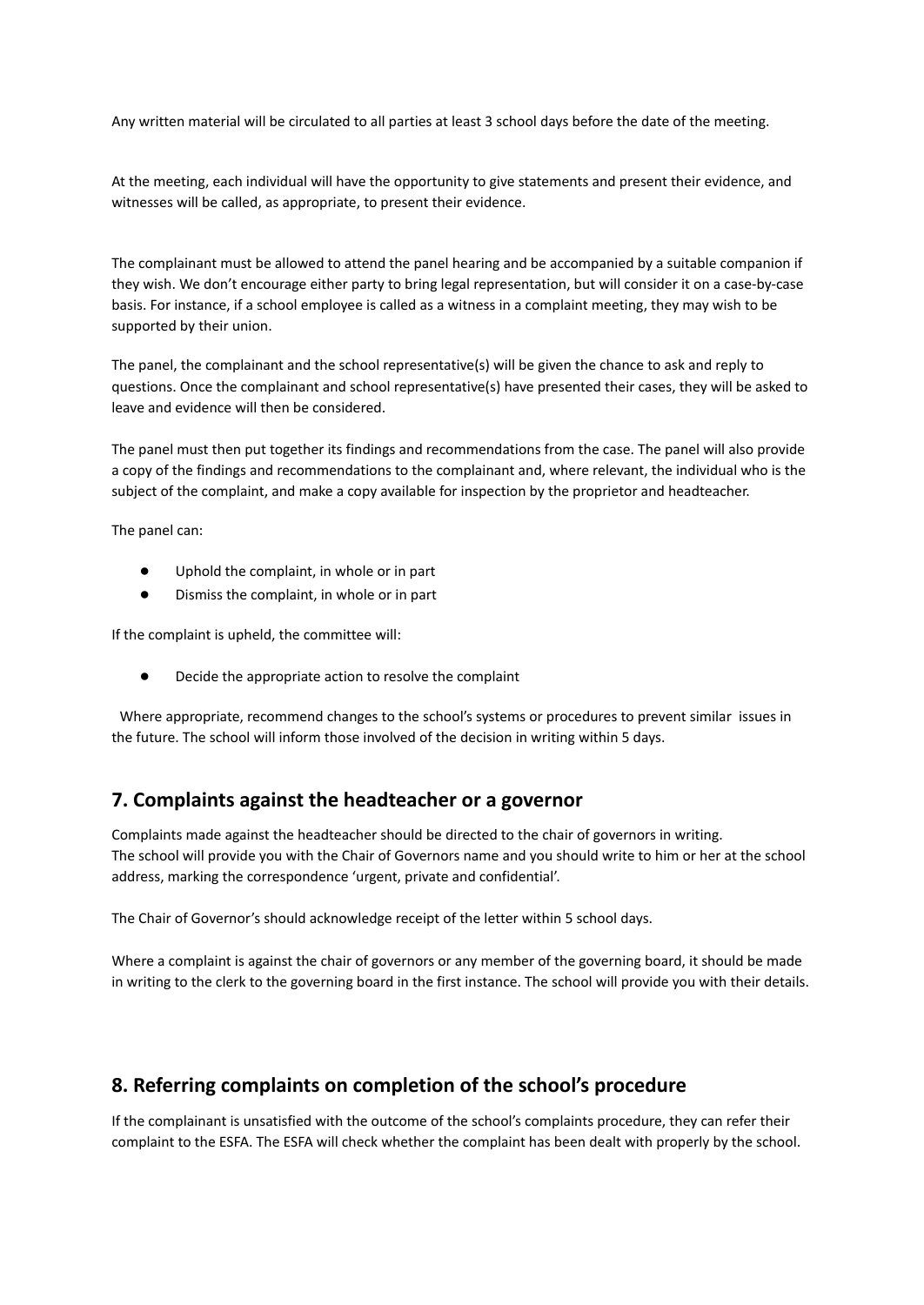The ESFA will not overturn a school's decision about a complaint. However, it will look into:

- Whether there was undue delay, or the school did not comply with its own complaints procedure
- Whether the school was in breach of its funding agreement with the secretary of state
- Whether the school has failed to comply with any other legal obligation

If the school did not deal with the complaint properly, it will be asked to re-investigate the complaint. If the school's complaints procedure is found to not meet regulations, the school will be asked to correct its procedure accordingly.

## **9. Persistent complaints**

Where a complainant tries to re-open the issue with the school after the complaints procedure has been fully exhausted and the school has done everything it reasonably can in response to the complaint, the chair of governors (or other appropriate person in the case of a complaint about the chair) will inform the complainant that the matter is closed.

If the complainant subsequently contacts the school again about the same issue, the school can choose not to respond. The normal circumstance in which we will not respond is if:

- The school has taken every reasonable step to address the complainant's needs, *and*
- The complainant has been given a clear statement of the school's position and their options (if any), *and*
- The complainant is contacting the school repeatedly but making substantially the same points each time

However, this list is not intended to be exhaustive.

The school will be most likely to choose not to respond if:

- We have reason to believe the individual is contacting the school with the intention of causing disruption or inconvenience, and/or
- The individual's letters/emails/telephone calls are often or always abusive or aggressive, and/or
- The individual makes insulting personal comments about, or threats towards, school staff

Unreasonable behaviour which is abusive, offensive or threatening may constitute an unreasonably persistent complaint.

Once the school has decided that it is appropriate to stop responding, the complainant will be informed in writing, either by letter or email.

The school will ensure when making this decision that complainants making any new complaint are heard, and that the school acts reasonably.

#### **Unreasonably persistent complaints**

Most complaints raised will be valid, and therefore we will treat them seriously. However, a complaint may become unreasonable if the person: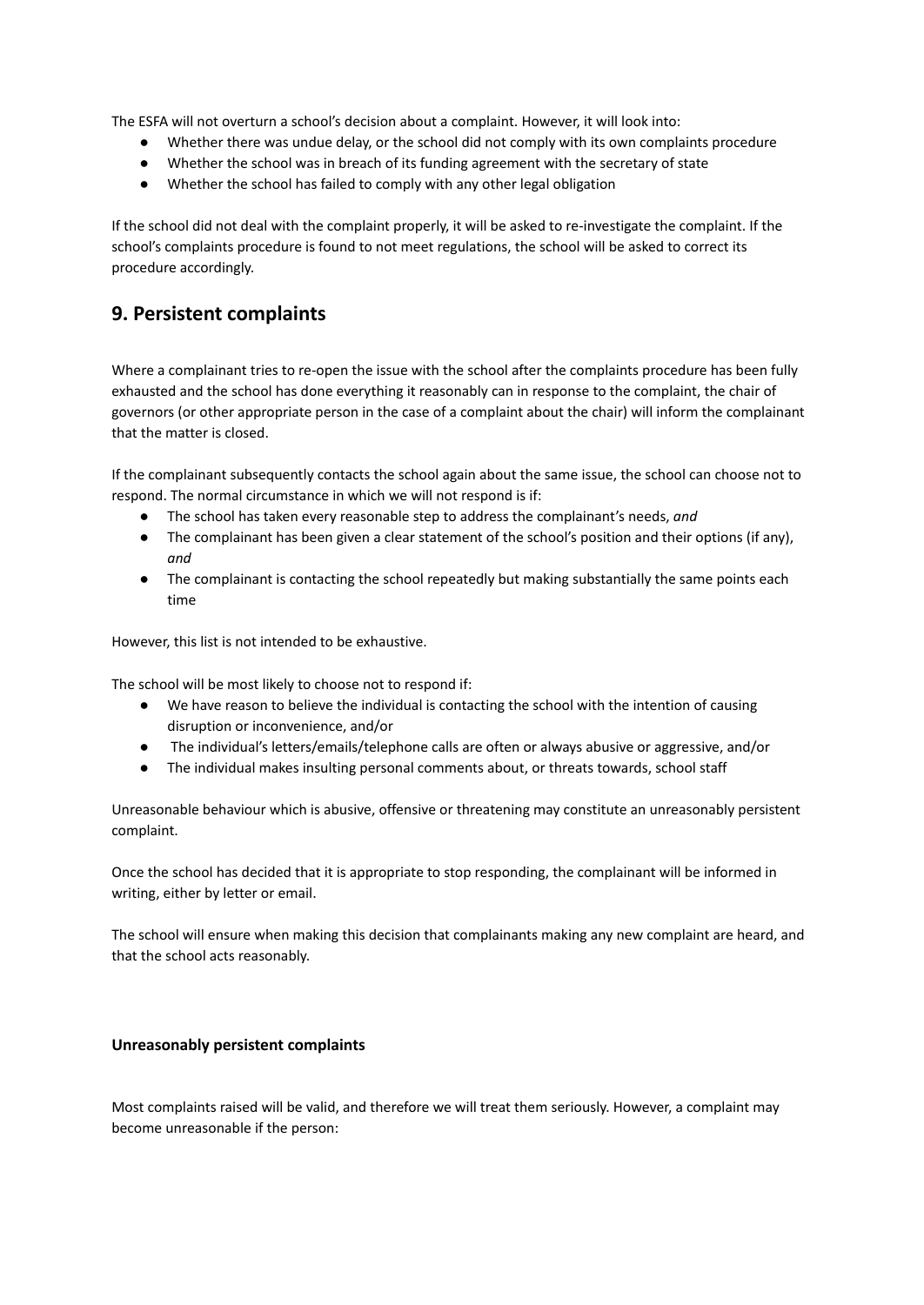- Has made the same complaint before, and it's already been resolved by following the school's complaints procedure
- Makes a complaint that is obsessive, persistent, harassing, prolific, defamatory or repetitive
- Knowingly provides false information
- Insists on pursuing a complaint that is unfounded, or out of scope of the complaints procedure
- Pursues a valid complaint, but in an unreasonable manner e.g. refuses to articulate the complaint, refuses to cooperate with this complaints procedure, or insists that the complaint is dealt with in ways that are incompatible with this procedure and the time frames it sets out
- Changes the basis of the complaint as the investigation goes on
- Makes a complaint designed to cause disruption, annoyance or excessive demands on school time
- Seeks unrealistic outcomes, or a solution that lacks any serious purpose or value

#### **Steps we will take**

We will take every reasonable step to address the complainant's concerns, and give them a clear statement of our position and their options. We will maintain our role as an objective arbiter throughout the process, including when we meet with individuals. We will follow our complaints procedure as normal (as outlined above) wherever possible.

If the complainant continues to contact the school in a disruptive way, we may put communications strategies in place. We may:

- Give the complainant a single point of contact via an email address
- Limit the number of times the complainant can make contact, such as a fixed number per term
- Ask the complainant to engage a third party to act on their behalf, such as [Citizens](https://www.citizensadvice.org.uk/) Advice
- Put any other strategy in place as necessary

#### **Stopping responding**

We may stop responding to the complainant when all of these factors are met:

- We believe we have taken all reasonable steps to help address their concerns
- We have provided a clear statement of our position and their options
- The complainant contacts us repeatedly, and we believe their intention is to cause disruption or inconvenience

Where we stop responding, we will inform the individual that we intend to do so. We will also explain that we will still consider any new complaints they make.

In response to any serious incident of aggression or violence, we will immediately inform the police and communicate our actions in writing. This may include barring an individual from our school site.

If the behaviour is not modified the School will take some or all of the following actions as necessary, having regard to the nature of the complaint's behaviour and the effect of this on the school community:

inform the complaint in writing that his/her behaviour is now considered by the School to be unreasonable/unacceptable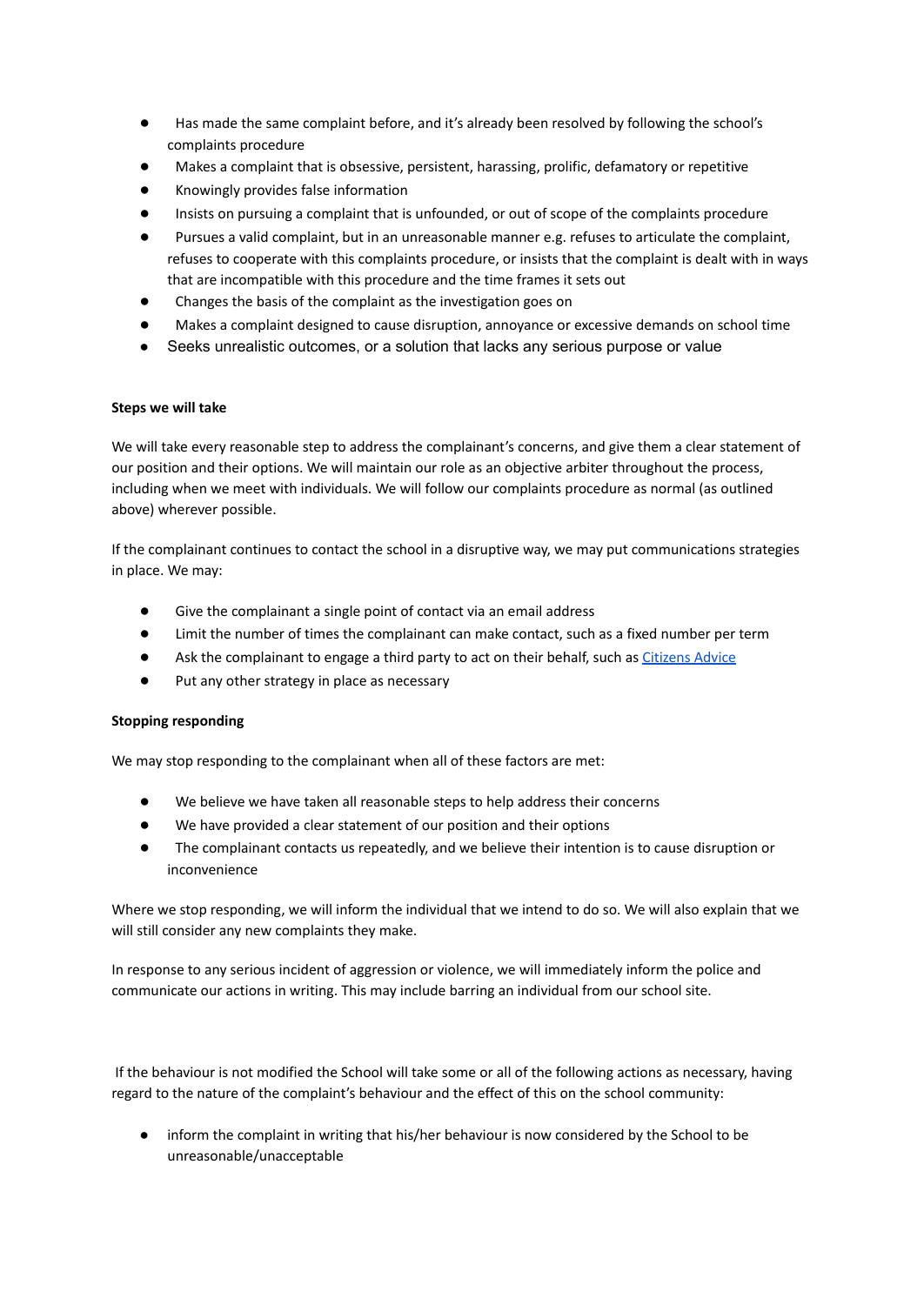- inform the complaint that all meetings with a member of staff will be conducted with a second person present and that notes of meetings may be taken in the interests of all parties
- inform the complaint that, except in emergencies, all routine communication with the Complaint to the School should be by letter only
- (in the case of physical or verbal aggression) consider warning the Complaint about being banned from the School site; or proceed straight to a temporary ban.

#### Duplicate complaints

If we have resolved a complaint under this procedure and receive a duplicate complaint on the same subject from a partner, family member or other individual, we will assess whether there are aspects that we hadn't previously considered, or any new information we need to take into account.

If we are satisfied that there are no new aspects, we will:

- Tell the new complainant that we have already investigated and responded to this issue, and the local process is complete
- Direct them to the DfE if they are dissatisfied with our original handling of the complaint

If there are new aspects, we will follow this procedure again.

### Complaint campaigns

Where the school receives a large volume of complaints about the same topic or subject, especially if these come from complainants unconnected with the school, the school may respond to these complaints by:

- Publishing a single response on the school website
- Sending a template response to all of the complainants

If complainants are not satisfied with the school's response, or wish to pursue the complaint further, the normal procedures will apply.

## **10. Record-keeping**

The school will record the progress of all complaints, including information about actions taken at all stages, the stage at which the complaint was resolved, and the final outcome. The records will also include copies of letters and emails, and notes relating to meetings and phone calls.

This material will be treated as confidential and held centrally, and will be viewed only by those involved in investigating the complaint or on the review panel.

This is except where the secretary of state (or someone acting on their behalf) or the complainant requests access to records of a complaint through a freedom of information (FOI) request or under the terms of the Data Protection Act, or where the material must be made available during a school inspection.